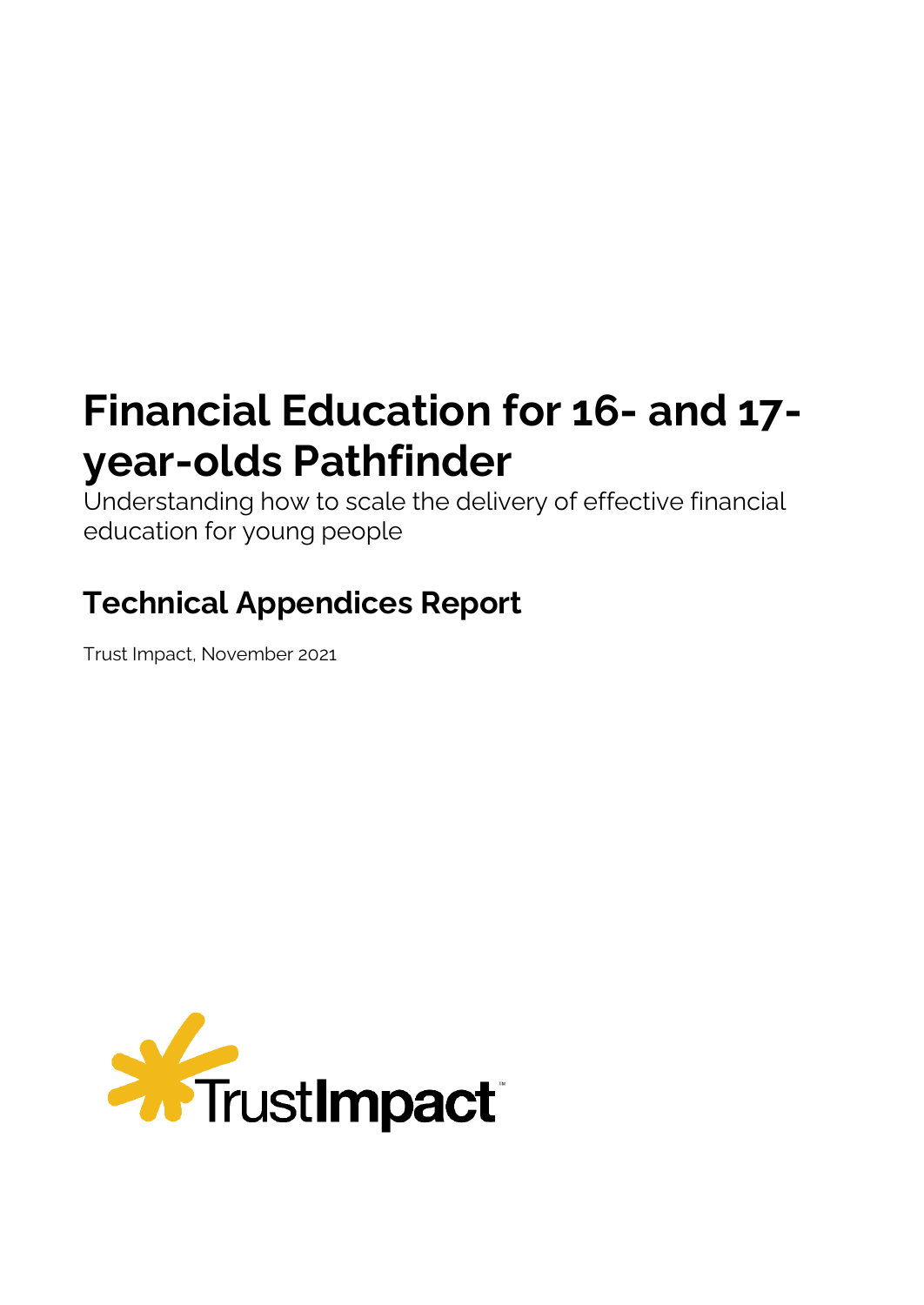## **Overview**

This document supports the *Financial Education for 16- and 17-years olds Pathfinder Report* (2021) produced by Trust Impact. It provides an appendix to support the information in the full report including:

- Data tables from the Young People's Survey
- Young People's Survey
- Discussion guides for the qualitative field work

### **1. Data Tables for Young People's Survey**

| Variable            | <b>Breakdown</b>                                                                                            | <b>Total participants</b> |  |
|---------------------|-------------------------------------------------------------------------------------------------------------|---------------------------|--|
| <b>Total</b>        | <b>All</b>                                                                                                  | 1027                      |  |
| Gender              | Male                                                                                                        | 606                       |  |
|                     | Female<br>390<br>564<br>Yes<br>No<br>463<br>161<br>Yes<br>No<br>858<br>Face to face<br>791<br>Online<br>236 |                           |  |
| Relatively deprived |                                                                                                             |                           |  |
|                     |                                                                                                             |                           |  |
|                     |                                                                                                             |                           |  |
| Free school meals   |                                                                                                             |                           |  |
|                     |                                                                                                             |                           |  |
| Delivery format     |                                                                                                             |                           |  |

**Table 1: Summary of profile of survey participants** (n = 1027) 

**Table 2: Summary of overall participants baseline and endline scores across all outcomes** (n = 1027) 

| <b>Indicator</b>                        | <b>Survey stage</b> | <b>Total participants with desired</b><br>response |
|-----------------------------------------|---------------------|----------------------------------------------------|
|                                         | <b>Baseline</b>     | 637                                                |
| Confidence in managing money            | Endline             | 822                                                |
| Understanding financial terms and       | <b>Baseline</b>     | 657                                                |
| products                                | Endline             | 781                                                |
| Confidence in keeping track of money    | <b>Baseline</b>     | 658                                                |
|                                         | Endline             | 924                                                |
| Understand importance of using bank     | <b>Baseline</b>     | 883                                                |
| account to keep track of money          | Endline             | 986                                                |
|                                         | <b>Baseline</b>     | 657                                                |
| Ability to read payslips                | Endline             | 729                                                |
| Understand importance of saving for the | <b>Baseline</b>     | 616                                                |
| future                                  | Endline             | 678                                                |
|                                         | <b>Baseline</b>     | 965                                                |
| Attitude to credit and borrowing        | Endline             | 996                                                |

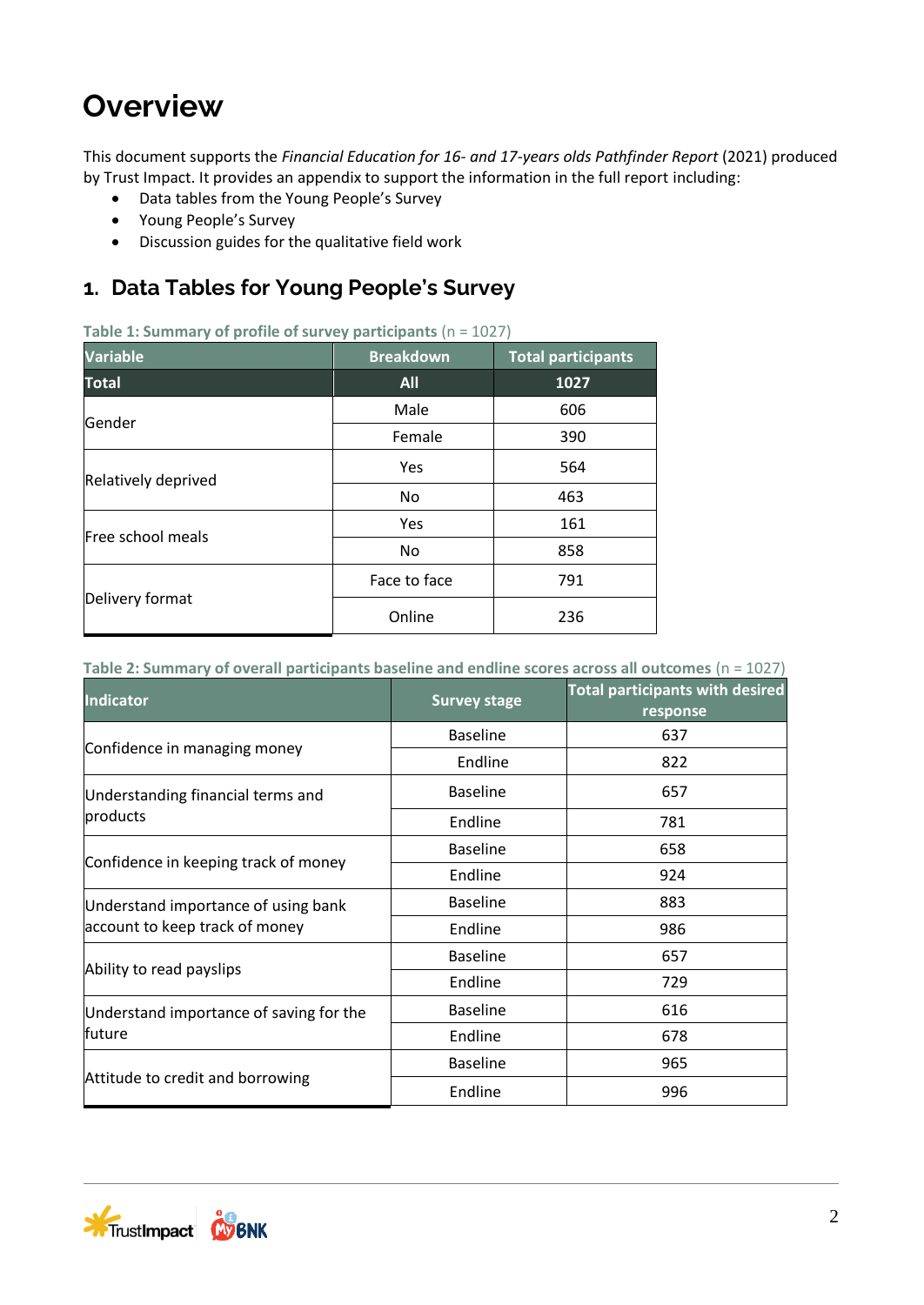**Table 3: Survey responses for participants receiving Free School Meal and Non-Free School Meal groups** (n = FSM = 161, Not FSM = 858)

| <b>Indicator</b>                                                      | <b>Free school meals</b> | <b>Total participants with desired</b><br>response |                |  |
|-----------------------------------------------------------------------|--------------------------|----------------------------------------------------|----------------|--|
|                                                                       |                          | <b>Baseline</b>                                    | <b>Endline</b> |  |
| Confidence in managing money                                          | Yes                      | 90                                                 | 114            |  |
|                                                                       | No                       | 541                                                | 789            |  |
| Understanding financial terms and                                     | <b>Yes</b>               | 84                                                 | 109            |  |
| products                                                              | No                       | 583                                                | 669            |  |
| Confidence in keeping track of money                                  | Yes                      | 95                                                 | 138            |  |
|                                                                       | No                       | 558                                                | 781            |  |
| Understand importance of using bank<br>account to keep track of money | Yes                      | 135                                                | 151            |  |
|                                                                       | No                       | 746                                                | 824            |  |
| Ability to read payslips                                              | Yes                      | 85                                                 | 97             |  |
|                                                                       | No                       | 566                                                | 635            |  |
| Understand importance of saving for the                               | <b>Yes</b>               | 89                                                 | 100            |  |
| future                                                                | No                       | 523                                                | 575            |  |
|                                                                       | Yes                      | 151                                                | 156            |  |
| Attitude to credit and borrowing                                      | No                       | 807                                                | 832            |  |

**Table 4: Survey responses from relatively deprived and non-relatively deprived groups** (n Deprived = 564, Not Deprived = 463)

| . <i>.</i><br><b>Indicator</b>                                        | <b>Relatively deprived</b> | <b>Total participants with desired</b><br>response |                |  |
|-----------------------------------------------------------------------|----------------------------|----------------------------------------------------|----------------|--|
|                                                                       |                            | <b>Baseline</b>                                    | <b>Endline</b> |  |
|                                                                       | Yes                        | 344                                                | 468            |  |
| Confidence in managing money                                          | No.                        | 287                                                | 357            |  |
| Understanding financial terms and                                     | Yes                        | 350                                                | 429            |  |
| products                                                              | No                         | 306                                                | 347            |  |
| Confidence in keeping track of money                                  | Yes                        | 355                                                | 508            |  |
|                                                                       | No                         | 301                                                | 421            |  |
| Understand importance of using bank<br>account to keep track of money | Yes                        | 485                                                | 541            |  |
|                                                                       | No                         | 403                                                | 444            |  |
| Ability to read payslips                                              | Yes                        | 355                                                | 406            |  |
|                                                                       | No                         | 296                                                | 319            |  |
| Understand importance of saving for the<br>future                     | Yes                        | 355                                                | 384            |  |
|                                                                       | No                         | 269                                                | 301            |  |
|                                                                       | Yes                        | 530                                                | 547            |  |
| Attitude to credit and borrowing                                      | No                         | 435                                                | 444            |  |

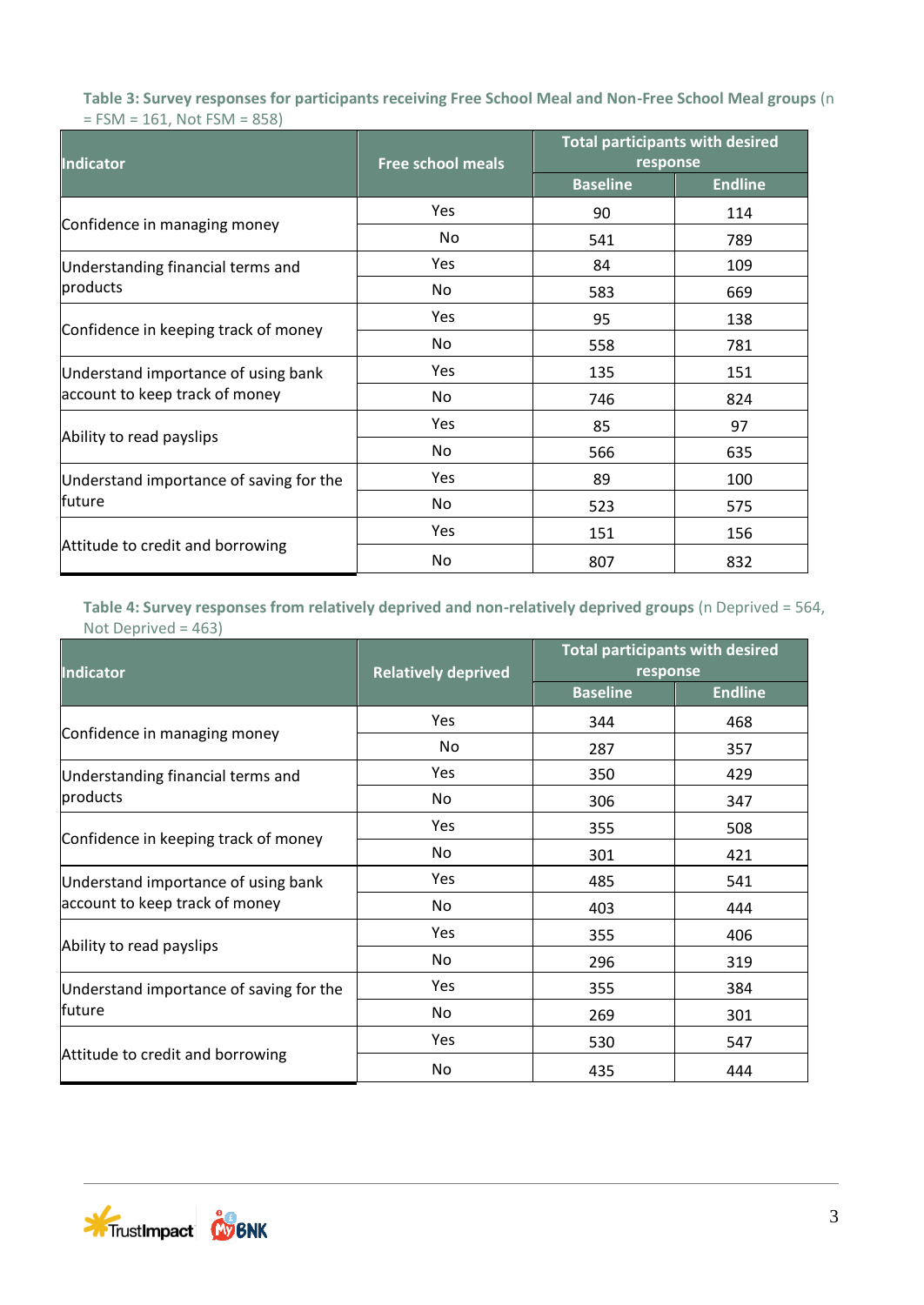|  | Table 5: Survey responses for expert-led and trainer-led groups ( $n =$ Expert-led $-$ 499, Trainer-led $-$ 460) |  |  |
|--|------------------------------------------------------------------------------------------------------------------|--|--|
|--|------------------------------------------------------------------------------------------------------------------|--|--|

| <b>Indicator</b>                                                      | <b>Methodology</b> | <b>Total participants with desired</b><br>response |                |  |
|-----------------------------------------------------------------------|--------------------|----------------------------------------------------|----------------|--|
|                                                                       |                    | <b>Baseline</b>                                    | <b>Endline</b> |  |
|                                                                       | Expert-led         | 294                                                | 384            |  |
| Confidence in managing money                                          | Trainer-led        | 299                                                | 386            |  |
| Understanding financial terms and                                     | Expert-led         | 294                                                | 339            |  |
| products                                                              | Trainer-led        | 317                                                | 391            |  |
| Confidence in keeping track of money                                  | Expert-led         | 324                                                | 459            |  |
|                                                                       | Trainer-led        | 285                                                | 405            |  |
| Understand importance of using bank<br>account to keep track of money | Expert-led         | 434                                                | 474            |  |
|                                                                       | Trainer-led        | 396                                                | 442            |  |
| Ability to read payslips                                              | Expert-led         | 304                                                | 314            |  |
|                                                                       | Trainer-led        | 313                                                | 373            |  |
| Understand importance of saving for the                               | Expert-led         | 289                                                | 304            |  |
| future                                                                | Trainer-led        | 290                                                | 322            |  |
|                                                                       | Expert-led         | 469                                                | 484            |  |
| Attitude to credit and borrowing                                      | Trainer-led        | 432                                                | 446            |  |

**Table 6: Survey responses by setting** (n = Mainstream - 916, Non-mainstream - 111)

| <b>Indicator</b>                                                      | <b>Setting</b> | <b>Total participants with desired</b><br>response |                |  |
|-----------------------------------------------------------------------|----------------|----------------------------------------------------|----------------|--|
|                                                                       |                | <b>Baseline</b>                                    | <b>Endline</b> |  |
|                                                                       | Mainstream     | 586                                                | 733            |  |
| Confidence in managing money                                          | Non-mainstream | 49                                                 | 91             |  |
| Understanding financial terms and                                     | Mainstream     | 614                                                | 705            |  |
| products                                                              | Non-mainstream | 46                                                 | 70             |  |
| Confidence in keeping track of money                                  | Mainstream     | 586                                                | 815            |  |
|                                                                       | Non-mainstream | 72                                                 | 111            |  |
| Understand importance of using bank<br>account to keep track of money | Mainstream     | 797                                                | 879            |  |
|                                                                       | Non-mainstream | 93                                                 | 104            |  |
| Ability to read payslips                                              | Mainstream     | 586                                                | 660            |  |
|                                                                       | Non-mainstream | 64                                                 | 69             |  |
| Understand importance of saving for the                               | Mainstream     | 568                                                | 614            |  |
| future                                                                | Non-mainstream | 52                                                 | 65             |  |
|                                                                       | Mainstream     | 861                                                | 889            |  |
| Attitude to credit and borrowing                                      | Non-mainstream | 104                                                | 109            |  |

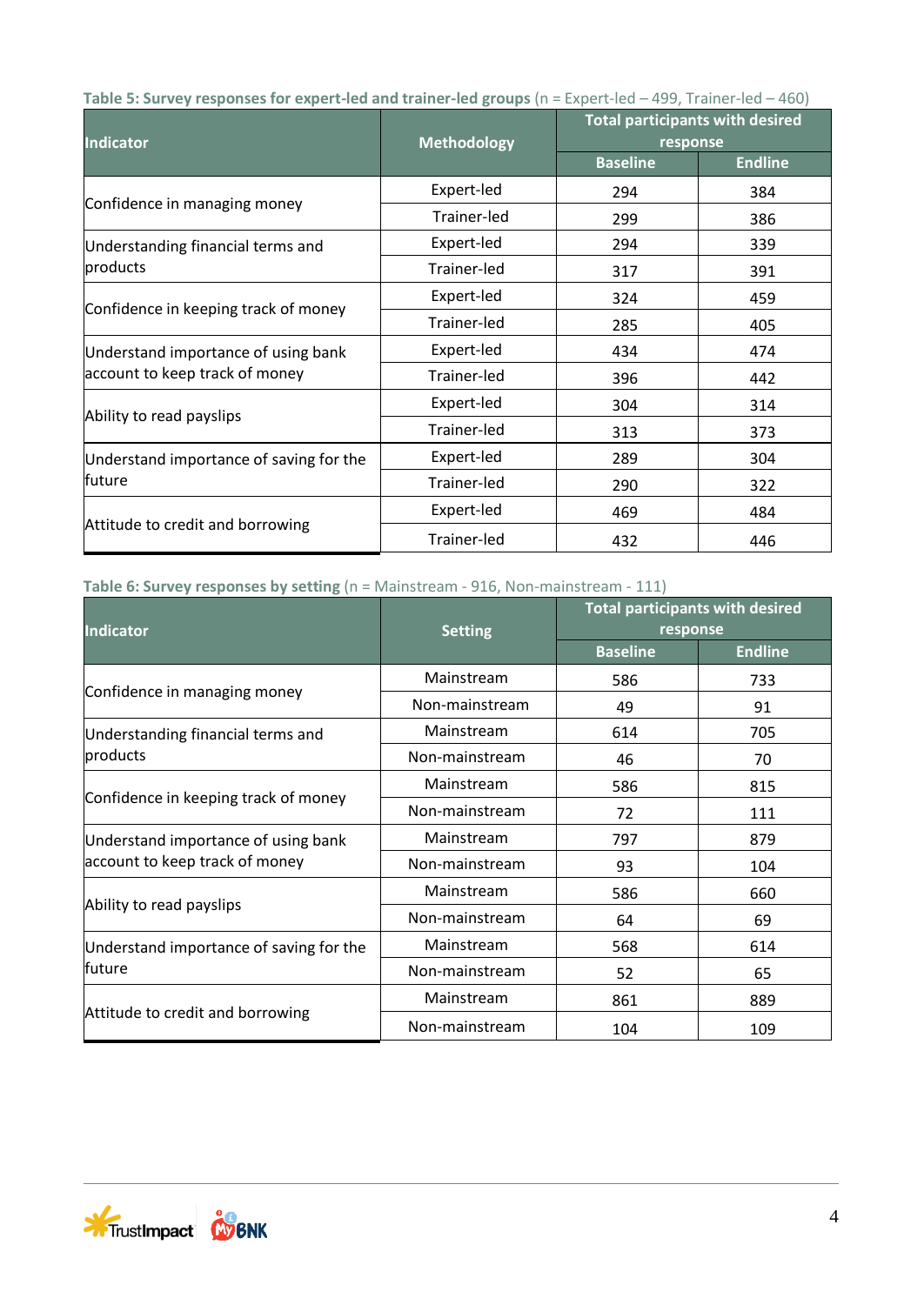| <b>Indicator</b>                                                      | <b>Delivery mode</b> | <b>Total participants with desired</b><br>response |                |  |
|-----------------------------------------------------------------------|----------------------|----------------------------------------------------|----------------|--|
|                                                                       |                      | <b>Baseline</b>                                    | <b>Endline</b> |  |
|                                                                       | Face-to-face         | 497                                                | 639            |  |
| Confidence in managing money                                          | Online               | 136                                                | 188            |  |
| Understanding financial terms and                                     | Face-to-face         | 513                                                | 615            |  |
| products                                                              | Online               | 143                                                | 164            |  |
| Confidence in keeping track of money                                  | Face-to-face         | 505                                                | 702            |  |
|                                                                       | Online               | 152                                                | 226            |  |
| Understand importance of using bank<br>account to keep track of money | Face-to-face         | 686                                                | 757            |  |
|                                                                       | Online               | 202                                                | 228            |  |
|                                                                       | Face-to-face         | 489                                                | 568            |  |
| Ability to read payslips                                              | Online               | 157                                                | 162            |  |
| Understand importance of saving for the                               | Face-to-face         | 473                                                | 537            |  |
| future                                                                | Online               | 148                                                | 145            |  |
|                                                                       | Face-to-face         | 750                                                | 765            |  |
| Attitude to credit and borrowing                                      | Online               | 221                                                | 226            |  |

#### **Table 7: Survey responses by delivery mode** (n = Face-to-face - 789, Online -238)

**Table 8: Summary of participant survey quality assurance by methodology and settings** (n = Expert-led – 499, Trainer-led – 460, Mainstream - 916, Non-mainstream - 111)

| <b>Delivery mode</b> | <b>Feedback</b> | <b>Excellent</b> | Good | Ok            | <b>Bad</b> |
|----------------------|-----------------|------------------|------|---------------|------------|
|                      | Programme       | 175              | 240  | 70            | 10         |
| Expert-led           | Deliverer       | 264              | 185  | 40            | 5          |
| Trainer-led          | Programme       | 244              | 170  | 41            | 5          |
|                      | Deliverer       | 271              | 179  | 9             | 0          |
| Mainstream           | Programme       | 302              | 485  | 110           | 9          |
|                      | Deliverer       | 495              | 357  | 55            | 9          |
| Non-mainstream       | Programme       | 73               | 32   | 4             | 0          |
|                      | Deliverer       | 93               | 16   | $\mathcal{P}$ | 0          |

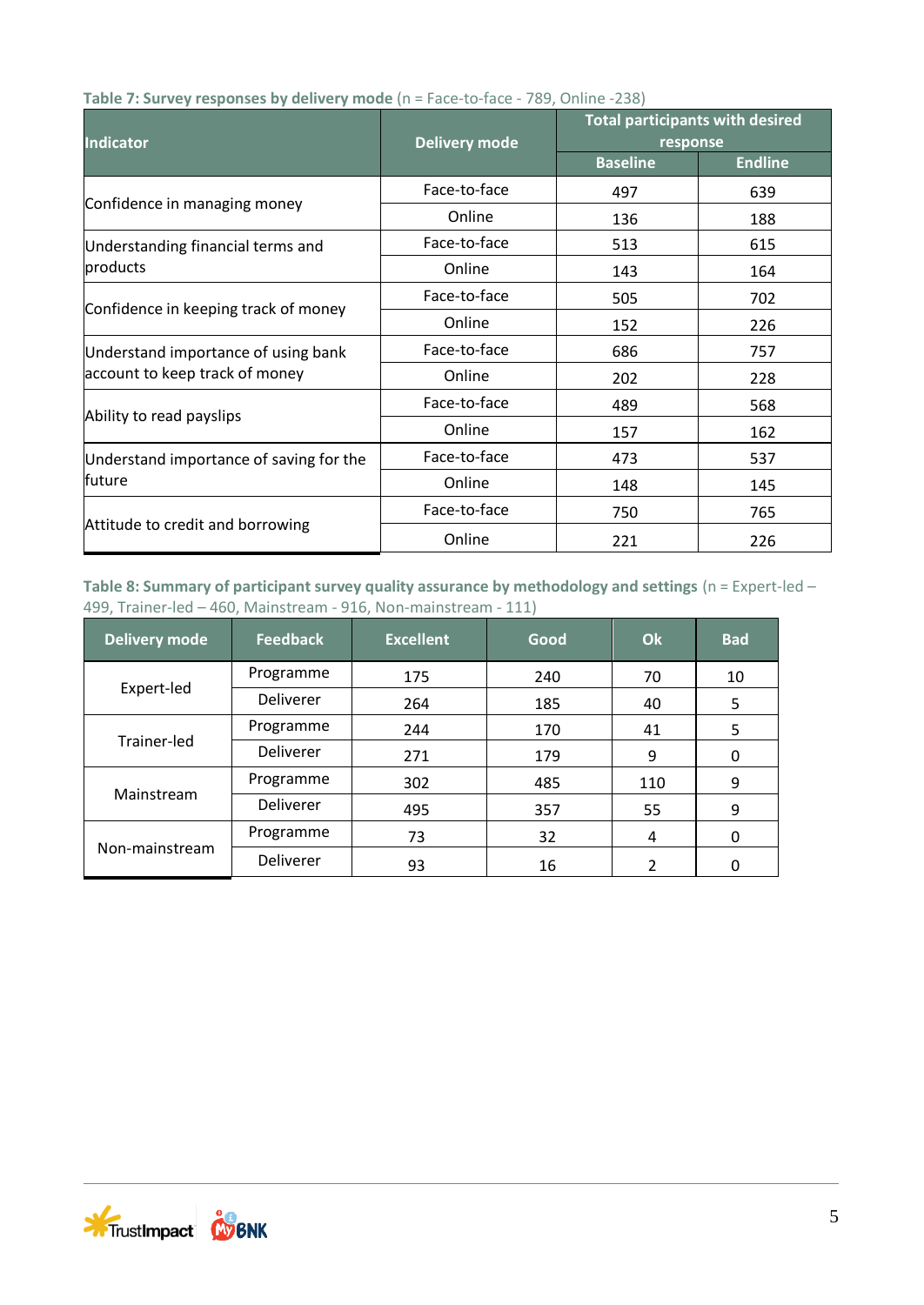### **2. Young people's Survey**

This survey was completed at the beginning and end of each session delivered to young people. Young people either completed online or as a paper form.

- 1. Please provide your date of birth *Insert date of birth*
- 2. Please select your gender *Male Female Prefer to self-describe Prefer not to say*
- 3. During secondary school did you receive free school meals? *Yes No Don't know*
- 4. Do you get at least some money each month that you control? e.g., pocked money, allowance, or part time wages *Yes*
	- *No Don't know*
- 5. Do you have a bank account in your own name that you can access? *Yes No Don't know*
- 6. How often do you plan how you are going to pay for things you want to buy? *Always Often Sometimes Rarely Never Don't know*
- 7. How much do you agree with this statement? 'I feel confident making and sticking to a realistic budget plan' *Strongly agree Tend to agree Neither agree nor disagree Tend to disagree Strongly disagree*
- 8. How often do you normally check how much money is in your bank account? *Every week Every fortnight Every month Less than once a month*

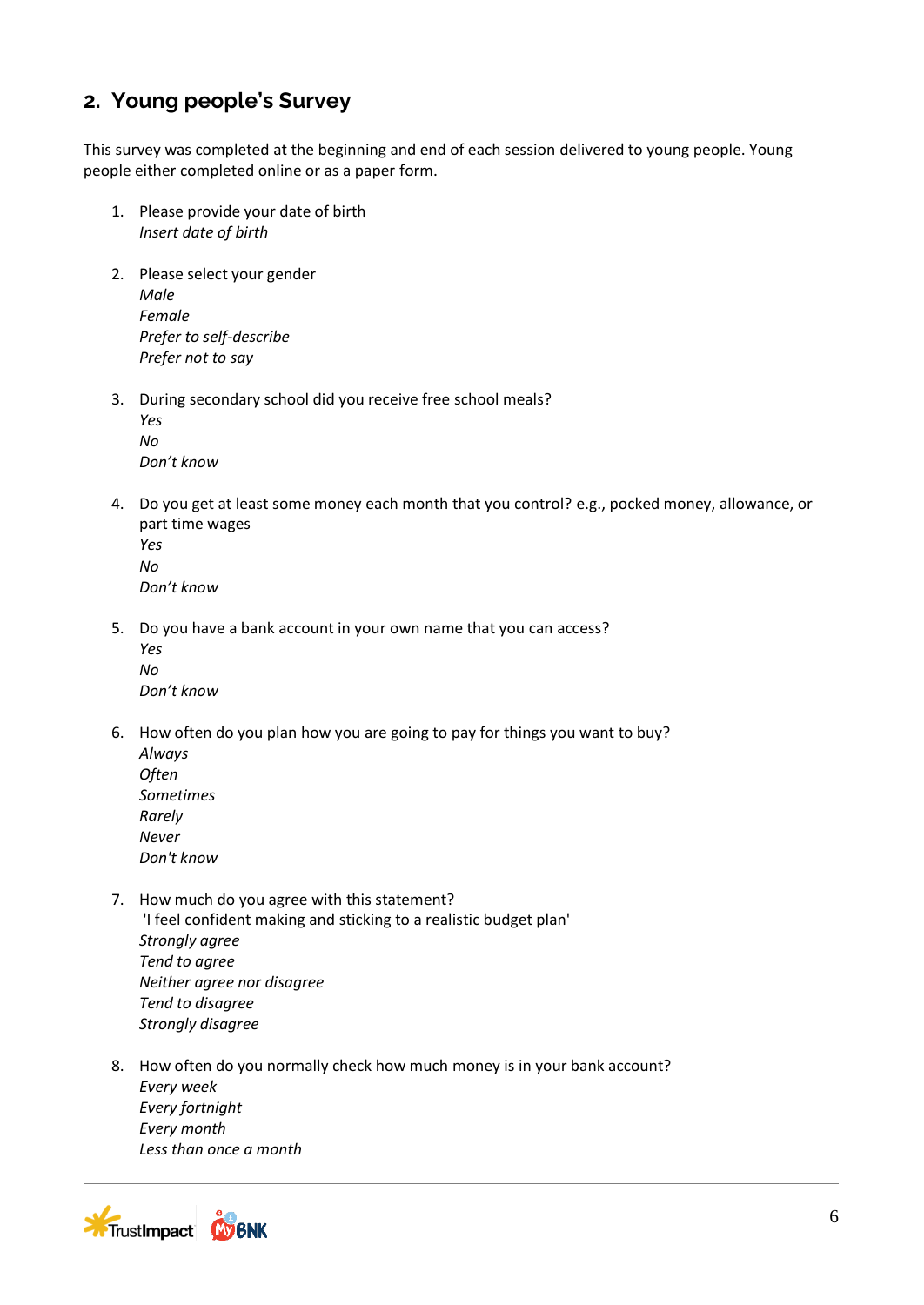*Never Don't know*

- 9. How much do you agree with this statement? 'I think it's important to look at my bank statements / transactions' *Strongly agree Tend to agree Neither agree nor disagree Tend to disagree Strongly disagree*
- 10. If you have money left over at the end of the week or month, do you save or spend it? *Save it Spend it A bit of both Don't know*
- 11. Imagine someone gives you £100. How much would you save for later?
	- *£100-£76 £75 - £51 £50-£26 £25-£1 None Don't know*
- 12. How much do you agree with this statement: 'I hate to borrow - I would rather save up'? *Strongly agree Tend to agree*
	- *Neither agree nor disagree Tend to disagree Strongly disagree*
- 13. How confident do you feel managing your money? *1 to 10*
- 14. Can you pick the word that best fits this description...?
	- 'The money that is added to savings by banks or building societies' *Interest Pension Inflation Balance Tax Benefit Credit Debit Don't know*
- 15. Looking at this example of a pay slip, how much was the person paid this month before any tax or deductions were taken? *£7,313.32*

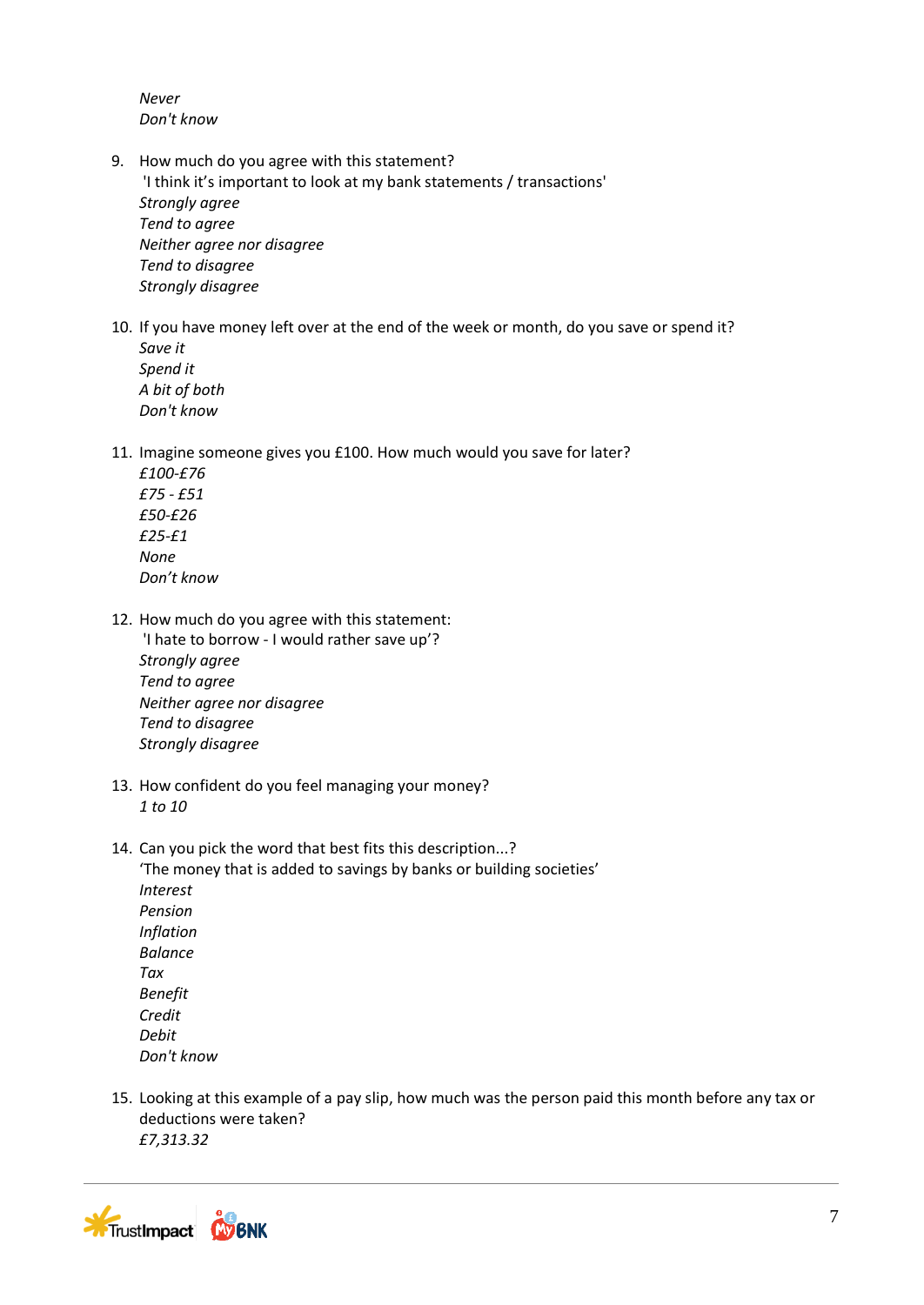*£1,829.33 £1525.68 £168.37 £135.28, Don't know*

For the end of session survey, the following questions were also asked:

- 16. How was you workshop / lesson? *Excellent Good OK*
	- *Bad*
- 17. How was your trainer/teacher? *Excellent Good OK Bad*
- 18. Have you say about the money workshop/lesson? *Open text*

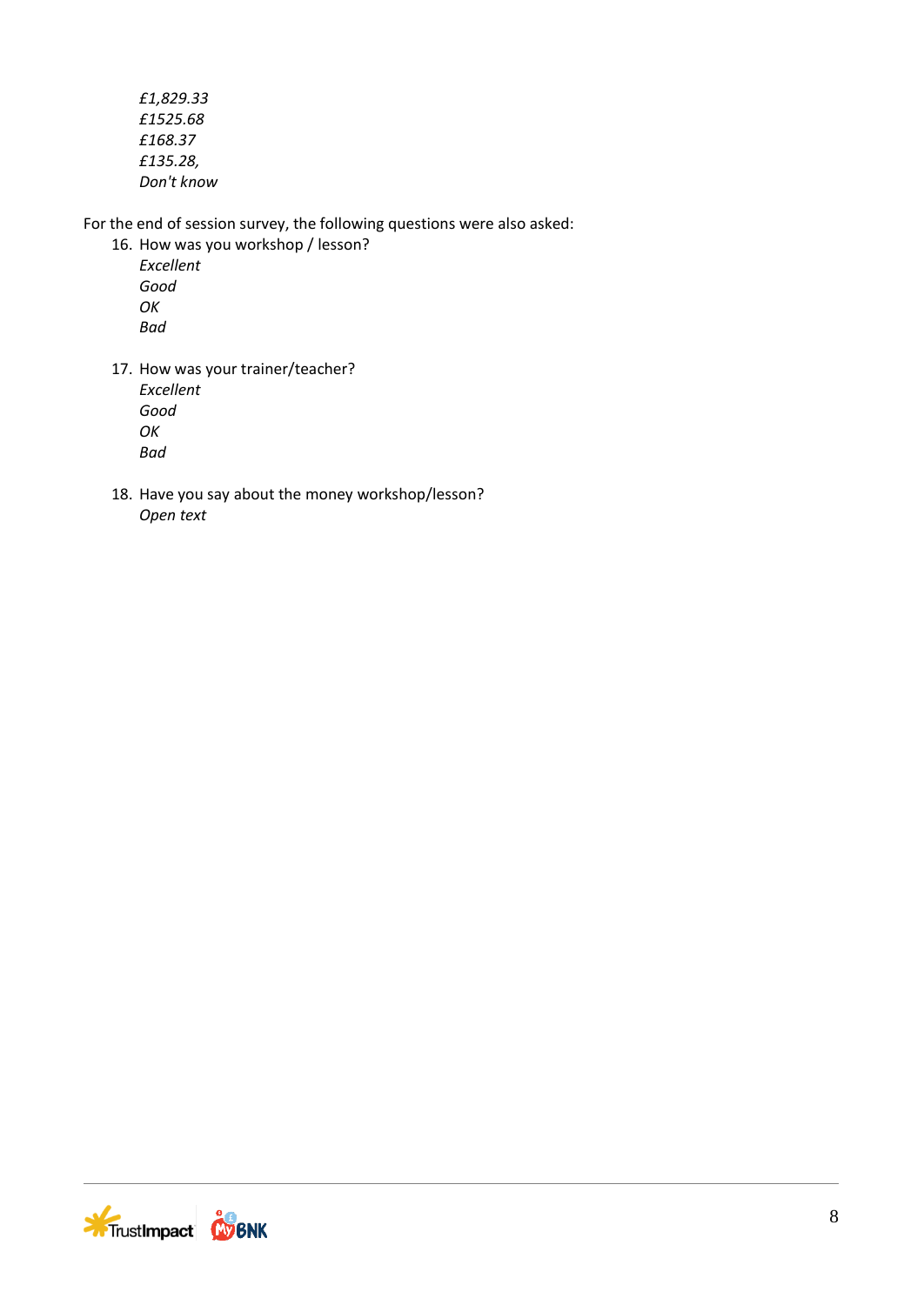### **3. Qualitative discussion guides**

#### **Overview**

As part of the optimised wind-up evaluation, we completed qualitative fieldwork with:

- 1. All consortium leads for each partner to collate feedback on consortium working, reach to young people, and considerations to scale future financial education programmes *(5 interviews)*
- 2. Interview with MaPS representative to collate feedback from funder perspective *(1 interview)*
- 3. Focus group with trainers from LBD (schools) and MyBNK Money Twist *(2 interviews or focus groups)* – supported by observation
- 4. Focus groups with young people from LBD (schools), MyBNK Money Twist, and MyBNK Money Works (schools and non-schools) *(3 interviews or focus groups)* – supported by observation
- 5. Interview with teachers from LBD (schools) and MyBNK Money Twist and focus group with Young Money teachers (*2 interviews and 1 focus group*)

The aims of the qualitative fieldwork are:

- To understand the short-term difference in the impact of delivering financial education for  $16 17$ year-olds through different methodologies
- To understand the implications for reaching young people outcomes in mainstream school settings
- To identify process learning from organisations working collaboratively to deliver financial education and consider implications for scaling

### General introduction for all interviews

#### *About this topic guide*

This topic guide is designed to act as a series of prompts to the interviewer to ensure full coverage of all the research objectives. It is not a predefined list of questions and does not include all the follow-up probes that will be used throughout the interview. Each area will, however be fully probed. The order of the sections may differ between interviews as the researcher will be very led by the participant and what they seem to be comfortable talking about at that point of the interview.

#### *Introduction*

- 1. Introduce interviewer, stress independence and nature of relationship with MyBNK
- 2. Brief overview of the evaluation and how Trust Impact is working with MyBNK:
	- o Understand the impact of delivering financial education for 16 17-year-olds in different methodologies and settings
	- o Understand how to scale financial education for  $16 17$ -year-olds
	- o Understand the impact of working collaboratively as a consortium to deliver the Pathfinders project
- 3. Consent, anonymity and data storage

Emphasise:

o Voluntary nature of study, and right to change mind at any time

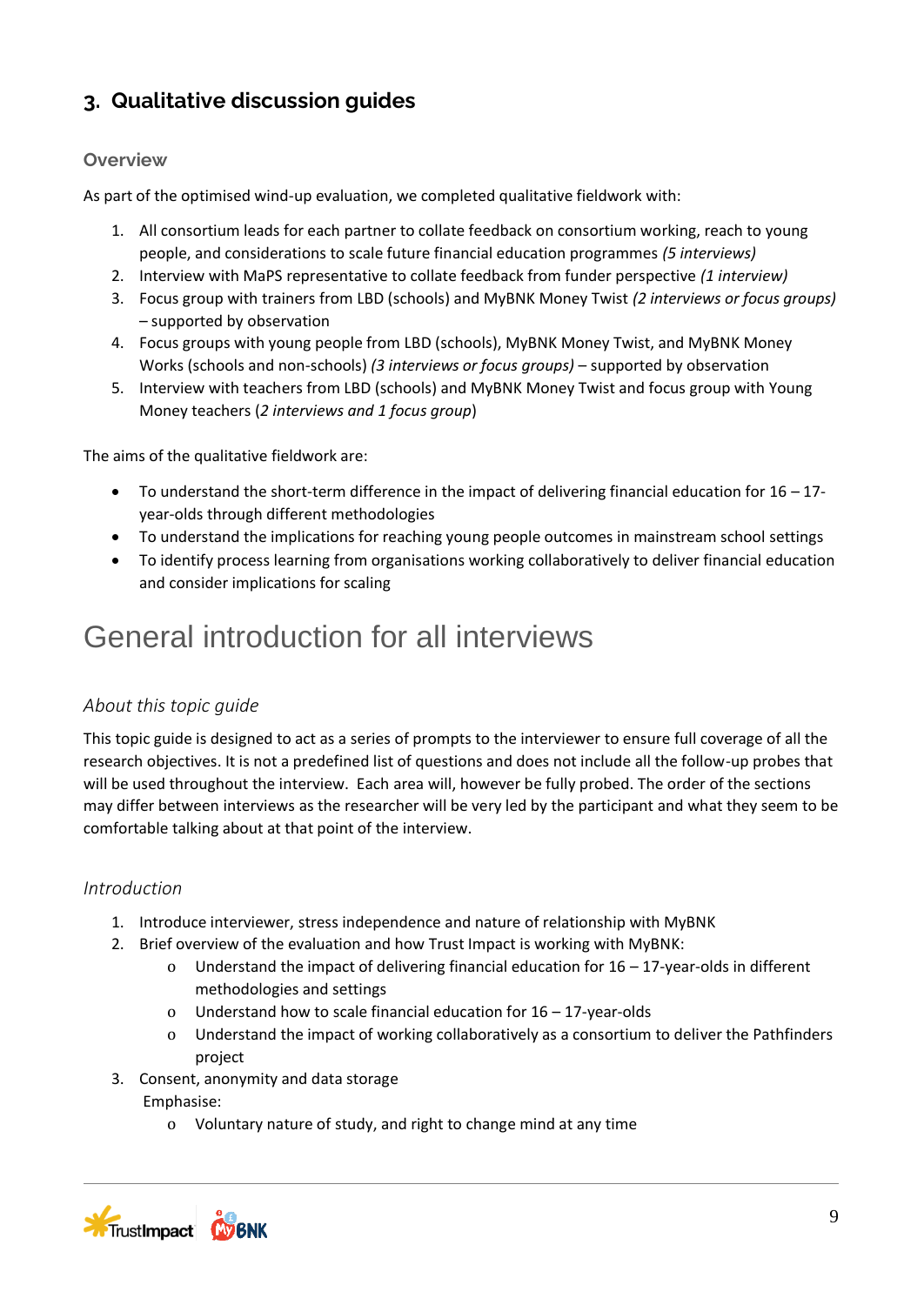- o Data from the interviews will be stored securely by the evaluator and used to write a series of outputs, including an external report.
- o Any personal data we hold on you will be deleted by August 2022
- o Quotes will be used but not attributed
- o Please be as honest and open as you can no right or wrong answers. Your feedback will not impact on future trips and opportunities with the Trust
- o The interview will last between 45 mins and 1 hour
- o Any questions?
- o Are they happy for the recorder to be turned on?
- o *Turn the digital recorder on if the respondent confirms consent.*

### Young people

- 1. Can you tell me a bit about yourself?
	- o Age, subjects studied, what they enjoy
- 2. Reflections from the training
	- o *What was the session like?*
	- o *What did you enjoy?*
	- o *Any moment or parts that made you feel differently about managing your money? What was this?*
- 3. What do you plan to do next?
	- o *What have you learnt, probe from the following list? What was most important for you in the session?* 
		- *Probe around outcomes in Theory of change including:*
		- *Keeping track of money*
		- *Use of bank accounts*
		- *Choose to spend or save regularly*
		- *Credit and borrowing*
		- *Confidence in managing money*
		- *Understanding financial terms*
		- *Reading payslips*
	- o *What will you do differently as a result of training?*
	- o *What will this look like in reality?*
	- o *How achievable do you think this is?*
- 4. Feedback on the training
	- o *What did you like most about the training and how it was delivered (probe on F2F or virtual)?*
	- o *Is there anything you would change or do differently if you were running the training?*
	- o *Is there anything else you would like to see covered in training?*
	- o *Would you recommend the training to other young people?*
	- o *Do you have any feedback on the trainer? Prompt to find out how this was different from their teacher*
- 5. Their experiences of managing money (used here as an overall term)
	- o *Do you receive money regularly? If yes, wherefrom (probe allowance, work, benefits)*

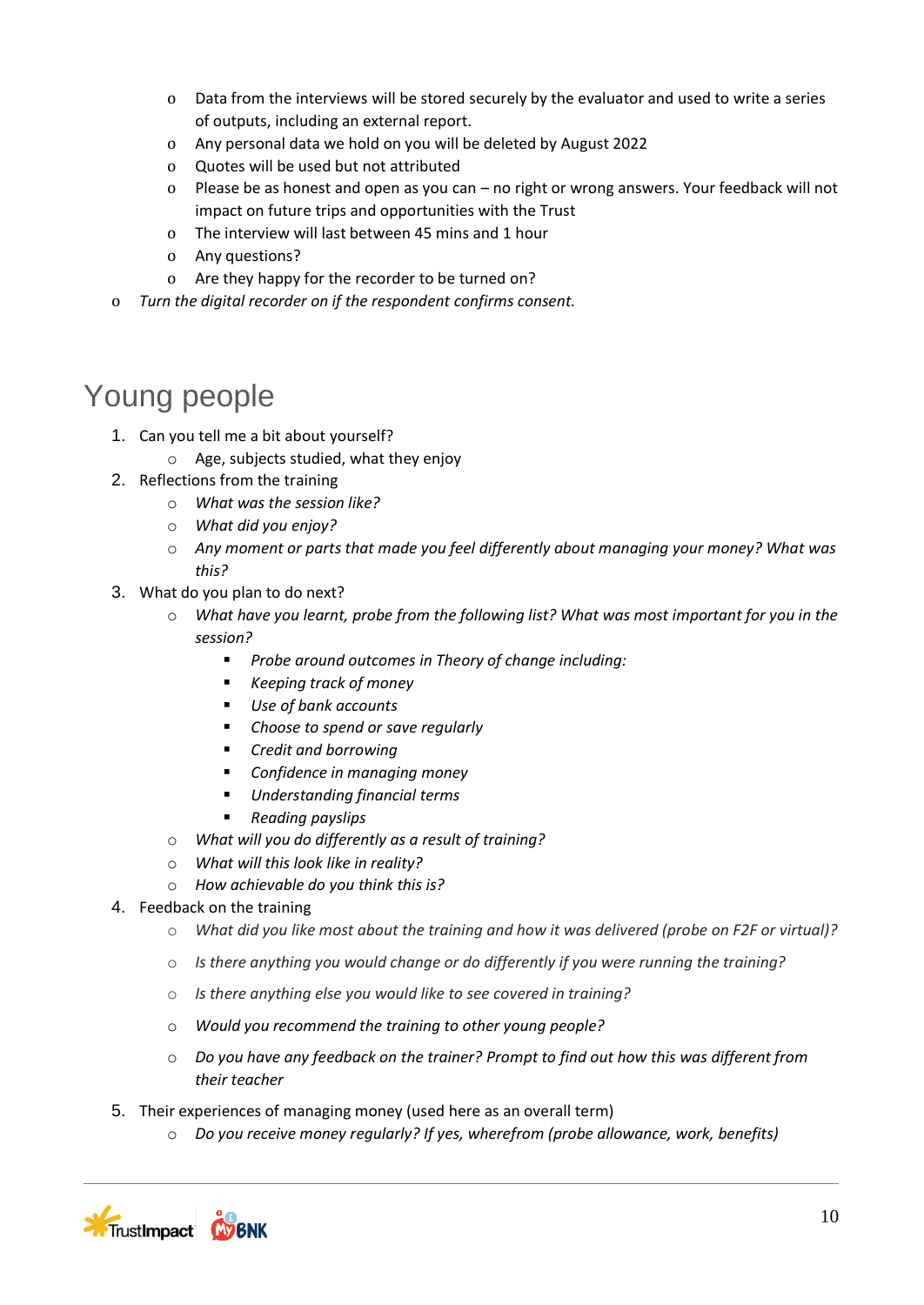- o *How did you feel about managing your money in the past?*
- o *What processes and methods did you use for managing your money?*
- o *What do you find challenging about managing your money?*
- o *Has COVID changed your knowledge, exposure, and attitudes towards money? If so, how?*

### **Trainers**

- 1. Can you tell me about your role?
	- o *Title, length of time, freelance/perm, experience in training/young people/financial capability*
	- o *How many pathfinder sessions have you delivered?*
	- o *How has COVID restrictions impacted your delivery?*
- 2. Their experiences of delivering training to young people overall
	- o *What are the most common issues raised by young people around managing money in training? Cross check to outcomes framework*
	- o *How are young people managing their money?*
	- o *What challenges do young people have managing their money?*
	- o *Has COVID changed the issues raised by young people in their experience of managing money? If so, how?*
- 3. Reflections from the training specific feedback
	- o *Who were you delivering training too? Is there a specific target group of young people?*
	- o *What was the training set up? Probe for classroom, online, community setting, other*
	- o *How long is the training?*
	- o *Is it a standalone session with the young people or part of a wider programme?*
	- o *What support did you have from the school or host organisation to organise and set up the session?*
	- o *What parts went well?*
	- o *What parts were more challenging to engage young people?*
	- o *Which outcomes were most easy to see change in young people? What sort of changes did you observe?*
	- o *Did you observe differences in how young people responded to the training? What do you think caused this? Probe on participation from more vulnerable groups in mainstream settings*
	- o *How do you quality assure the training is similar across different trainers and in different setting?*
- 4. Supporting young people to embed learning?
	- o *What do you think young people will do differently as a result of the training?*
	- o *What support do they need to do this?*
	- o *How will the school support them to continue learning?*
	- o *How achievable do you think this is?*
- 5. Learning
	- $\circ$  If you were re-designing the training, is there anything you would change or do differently?
	- o Did you observe any differences in how young people responded to the training? What were these?
	- o The Pathfinder programme wants to reach as many young people as possible. Regarding the training content, are there any changes you would suggest to ensure all young people can understand and engage with the training?

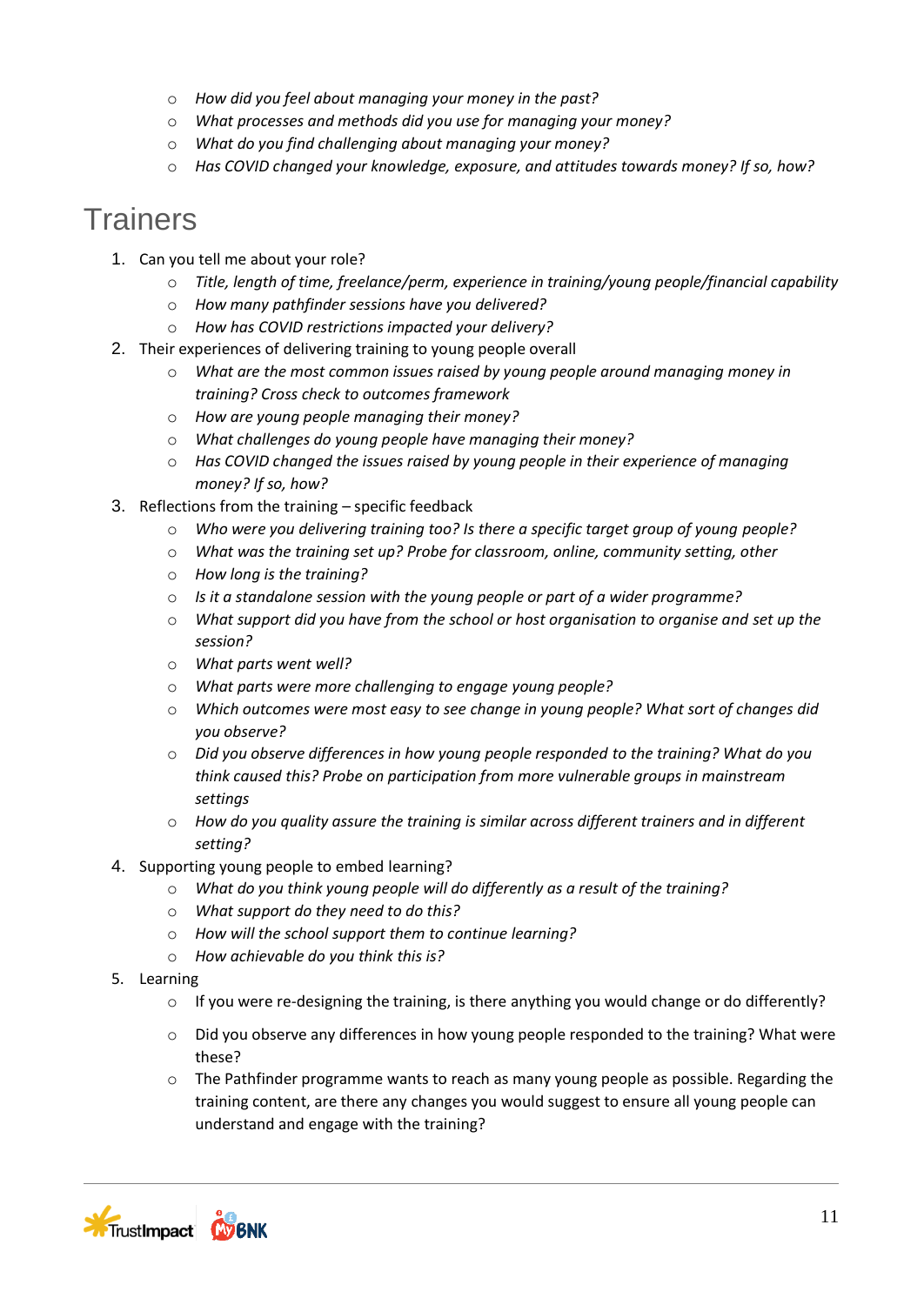$\circ$  Do you have any feedback on how we could improve the programme's evaluation (surveys, qual work)?

# Young Money teachers

- 1. Introductions teacher in which subject, for how long at this school? How does financial education fits into your role?
- 2. How did you find out about the Pathfinder training?
- 3. What motivated you to take part in training?
- 4. Young people's financial education needs:
	- *a. How is financial education taught in your school?*
	- *b. From your experience of working with young people - what challenges do young people have managing their money?*
	- o *Has COVID changed the issues raised by young people in their experience of managing money? If so, how?*
- 5. Intentions from the training specific feedback
	- o *Have you got an idea of how and when you will use this training in school? Use following questions:*
		- *Is there a specific target group of young people you aim to deliver this to? Probe on how identified needs*
		- *How do you intend to deliver this training to young people - as a standalone session, or as part of another subject?*
		- *How long will your session be for the young people?*
	- o *What parts of the training/content do you feel will translate easily into a classroom environment? Which parts of the training content will be more challenging?*
	- o *What parts were more challenging to engage young people?*
	- o *Are there any other areas of financial education you would like more information or training on?*
- 6. Supporting young people to embed learning?
	- o *What do you think young people will do differently as a result of the training?*
	- o *What support do they need to do this?*
	- o *How will the school support them to continue learning?*
	- o *How achievable do you think this is?*
- 7. Learning
	- $\circ$  If you were re-designing the training for teachers, is there anything you would change or do differently?
	- o The Pathfinder programme wants to reach as many young people as possible. Regarding the training content, are there any changes you would suggest to ensure all young people can understand and engage with the training?

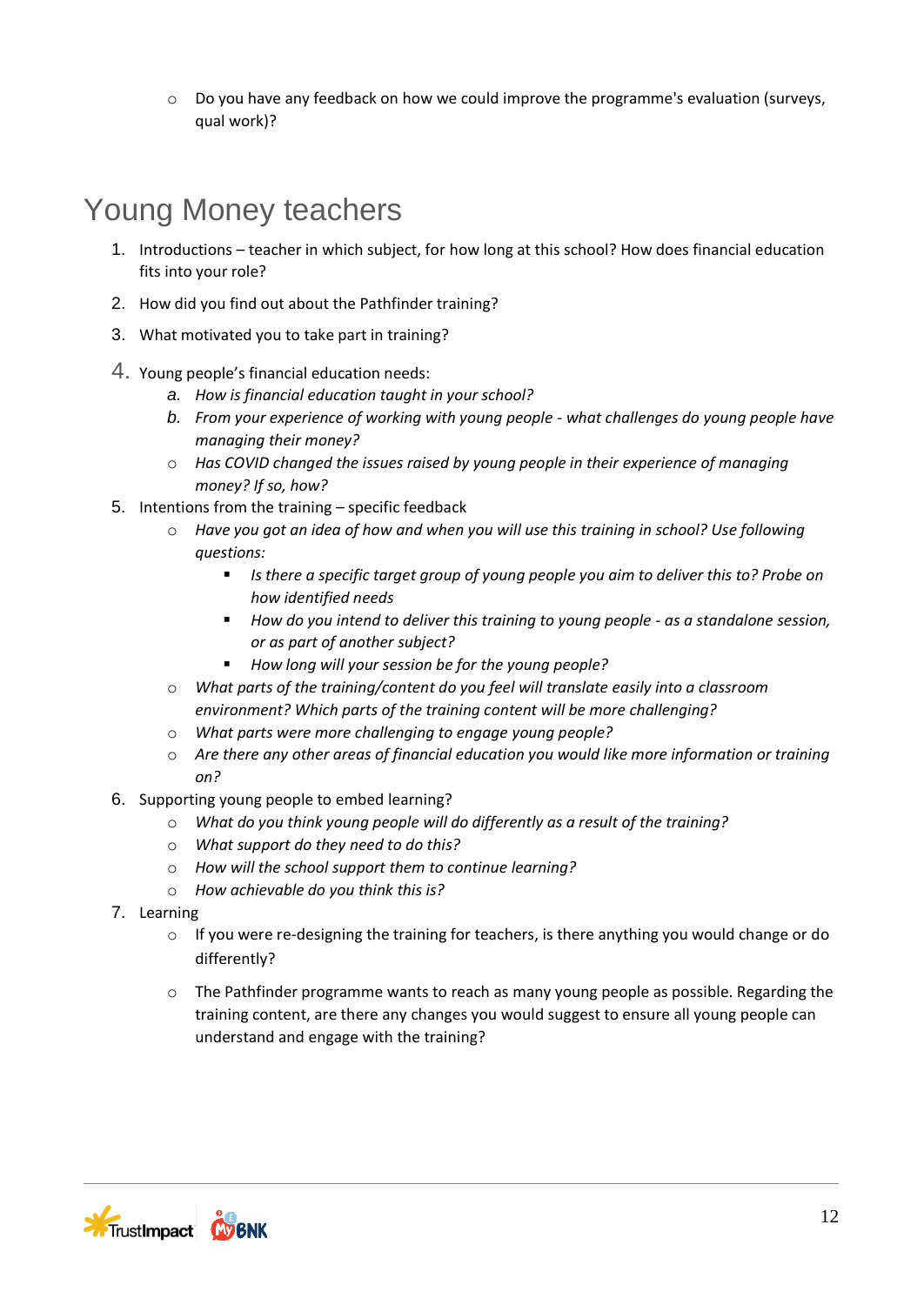# *Schools and host organisations*

- 1. Can you tell me about your role?
	- o *Title, length of time at school*
	- o *What role have you played in organising the training? How does financial capability fit with your role?*
	- o *How does financial capability fit with the school's priorities?*
- 2. Their experiences of working with young people and their needs around financial capability
	- o *What are the most common issues raised by young people and finances?*
	- o *What challenges do young people have managing their money?*
	- o *Has COVID changed the issues raised by young people in their experience of managing money? If so, how?*
	- o *Have you used any external training providers to support your delivery on financial capability? Are you aware of the Financial Education Quality Mark? If yes, have you used any resources from there?*
	- o *Is there anything different around teaching financial capability compared to other curriculum subjects? Probe, do you need additional skills because specialist skills?*
- 3. Reflections from the training specific feedback
	- o *How did you find out about the training?*
	- o *What encouraged the school to sign up to Pathfinders?*
	- o *How was your experience of organising the training session?*
	- o *Who participated in the training? Why were they chosen?*
	- o *What was the training set up? Numbers, physical setting, support from trainers*
	- o *What parts of the training went well?*
	- o *What parts of the training were more challenging to engage young people?*
	- o *Which outcomes were most easy to see change in young people? What sort of changes did you observe?*
	- o *If in a mainstream setting, is there any adjustments required to the programme to make it more accessible to vulnerable young people in your class/school?*
- 4. Supporting young people to embed learning?
	- o *What do you think young people will do differently as a result of the training?*
	- o *What support do they need to do this?*
	- o *How will the school support them to continue learning?*
	- o *How achievable do you think this is?*
- 5. Feedback on the Pathfinders programme
	- o The Pathfinder programme wants to reach as many young people as possible. Regarding the training content, are there any changes you would suggest to ensure all young people can understand and engage with the training?
	- o How could we encourage other classes/teachers in your school to be involved in financial capability training?
	- o What could be improved or changed regarding the evaluation programme?
	- o Do you have any feedback on how we could improve the programme's evaluation (surveys, qual work)?

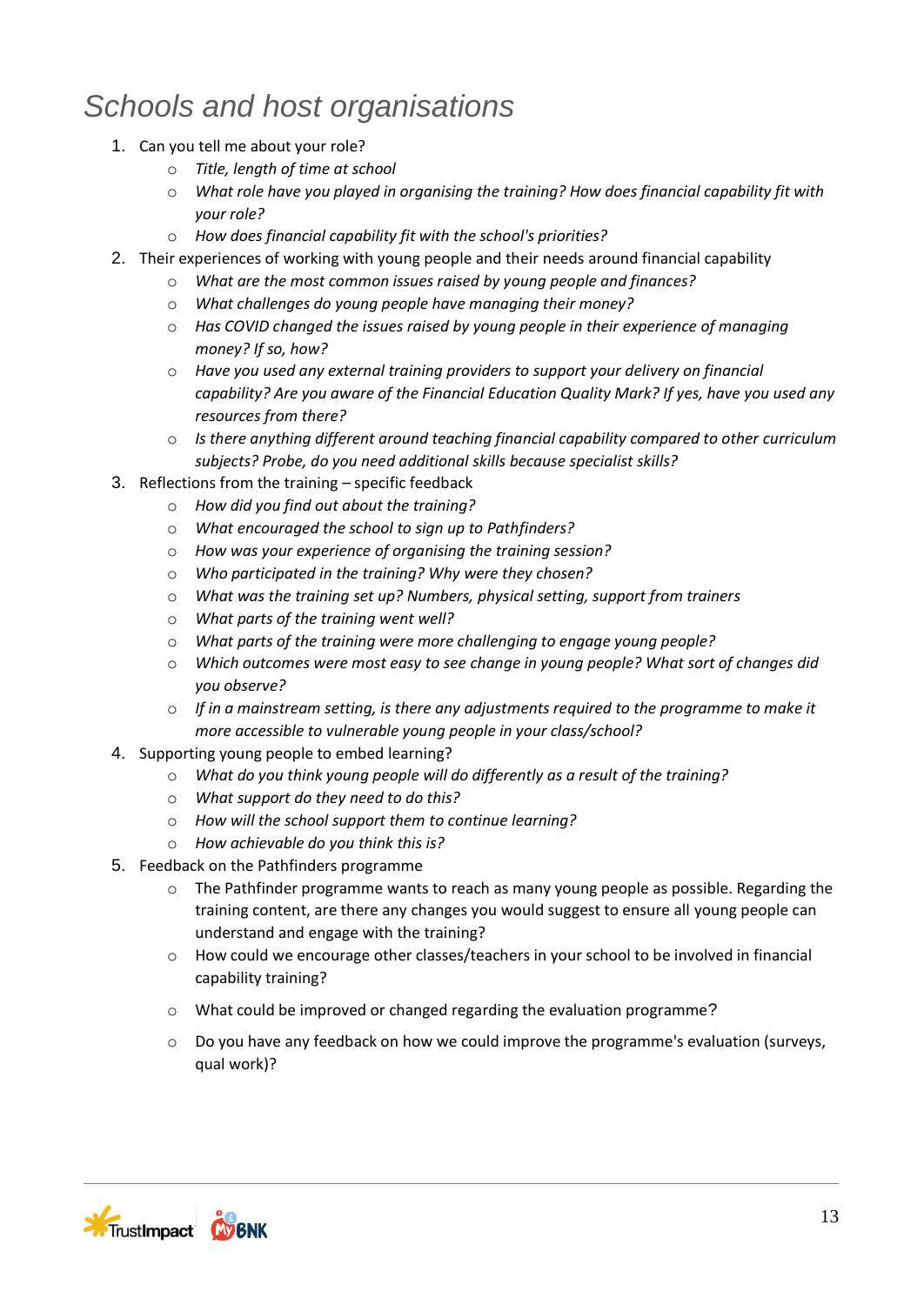### Interviews with consortium leads

- 1. What do you understand to be the overarching aim of the Pathfinder programme?
- 2. What have the benefit been for [INSERT ORGANISATION NAME] of being involved in the Pathfinders consortium?
- 3. Is there anything unique about the approach you have adopted to deliver financial education to young people for the Pathfinders Programme (compared to other programmes you provide)?
- 4. What are the main benefits of delivering financial education training as part of the Pathfinder programme?
	- *a. For young people*
	- *b. For schools or community organisations*
	- *c. For trainers*
	- *d. For your organisation*
- 5. What has been challenging about working together in the Pathfinder consortium?
	- *a. How have some of these challenges been handled/managed?*
	- *b. Have you had enough support and flexibility to deliver the programme during COVID-19?*
- 6. What feedback have you received about your training programme, on how it works to build young people's behaviours, mindset and abilities around financial education? *Probe from whom, nature of feedback*
- *7.* Thinking about the specific groups of young people (or reading for YM teachers) [INSERT ORGANISATION NAME] were trying to reach through your delivery:
	- *a. Which groups of young people were you targeting? In which setting? What was unique about your organisation's approach/methods in comparison to others?*
	- *b. To what extent have you been successful in reaching these young people?*
	- *c. What has helped? What has been challenging?*
	- *d. What is your learning on engaging the target group of young people?*
- 8. To what extent has your involvement in the consortium allowed you to do any of the following (testing principals for scaling):
	- *a. Transfer knowledge of what works between delivery partners*
	- *b. Codify processes*
	- *c. Share good practice*
	- *d. Improve tools and resources on delivering financial education programmes for young people*
	- *e. Quality assures your practices*
	- *f. Build strategic alliances*
	- *g. Influence and advise key sector stakeholders*

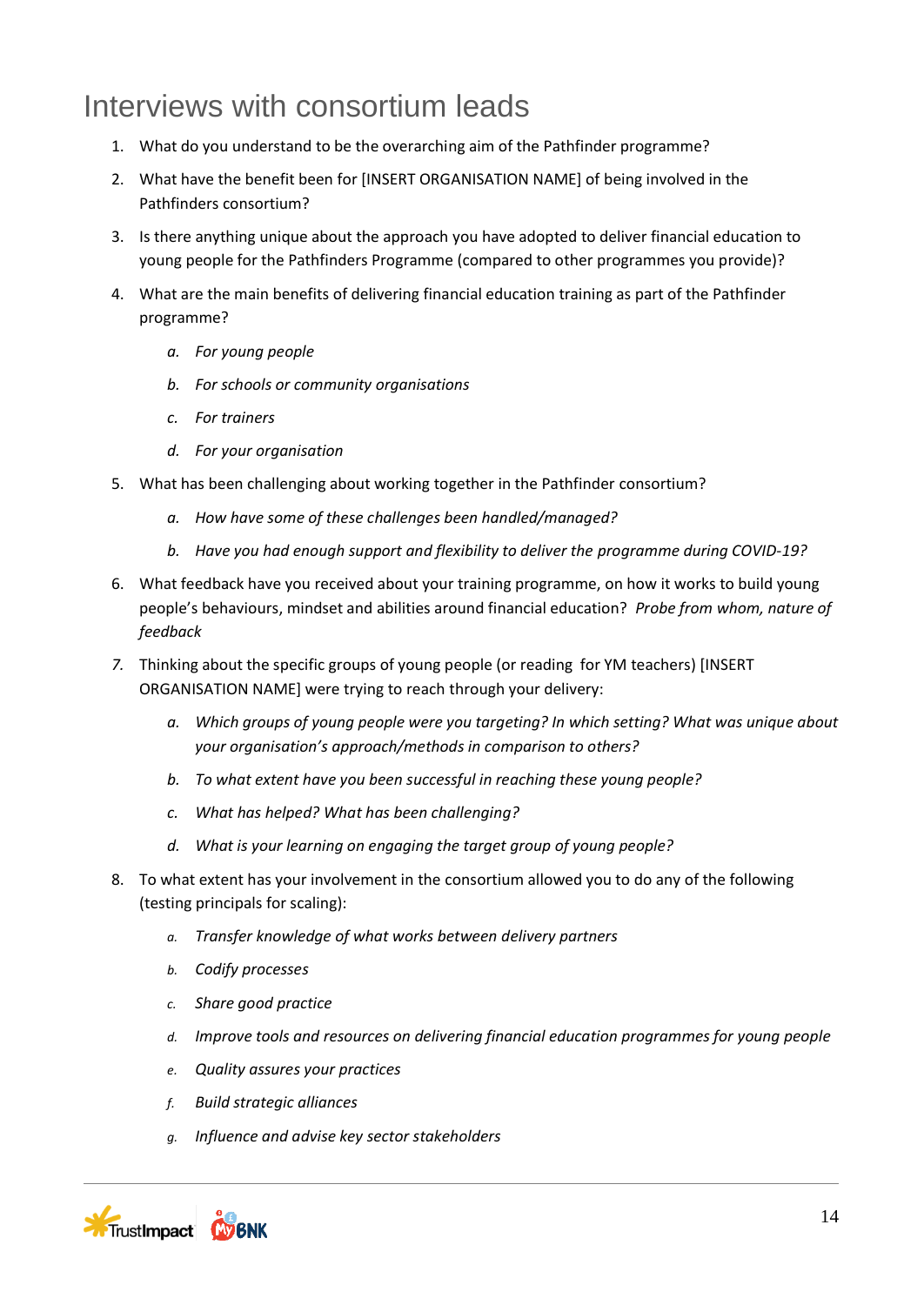- 9. If you were re-commissioning or re-designing the Pathfinder consortium, is there anything you would change or do differently?
- 10. Do you have any feedback on the evaluation approach and methodologies? What's worked well? What has been challenging?
- 11. What has your learning been as an organisation on delivering financial capability training to young people based on your experience of being involved in the Pathfinder Programme?
- 12. Do you think it is possible to scale the Pathfinder Programme to reach more young people? *If yes, what would [INSERT ORGANISATION NAME] need help them deliver this? How do we reach into communities of young people who need financial capability support the most? Are there any specific groups of vulnerable young people you feel we should be explicitly targeting for financial capability support?*
- 13. Any other comments or remarks that would help build learning and recommendations for the evaluation?

### Interviews with consortium lead - MaPS

- 1. What do you understand to be the overarching aim of the Pathfinder programme?
- 2. What benefits are there for MaPS of being involved in the Pathfinders consortium (aside from providing the funding)?
- 3. What is unique about the approach the Pathfinders Programme (compared to other programmes you fund)?
- 4. What are the main benefits of funding a consortium of charities to deliver financial education training as part of the Pathfinder programme?

*Exploring the range of stakeholders, including:*

#### *For young people*

*For schools or community organisations*

*For charities*

*For funders and commissioners*

*For broader landscape interested in financial education*

- 5. What has been challenging about working together in the Pathfinder consortium? *How have some of these challenges been handled/managed? Is there anything that the consortium could have done differently to adapt the programme during COVID-19?*
- 6. How successful do you feel the programme has been in terms of reaching a range of young people? *What has helped? What has been challenging?*

*What is your learning on engaging the target group of young people?*

- 7. To what extent has the consortium supported any of the following (testing principals for scaling):
	- o *Transfer knowledge of what works between delivery partners*
	- o *Codify processes*
	- o *Share good practice*
	- o *Improve tools and resources on delivering financial education programmes for young people*